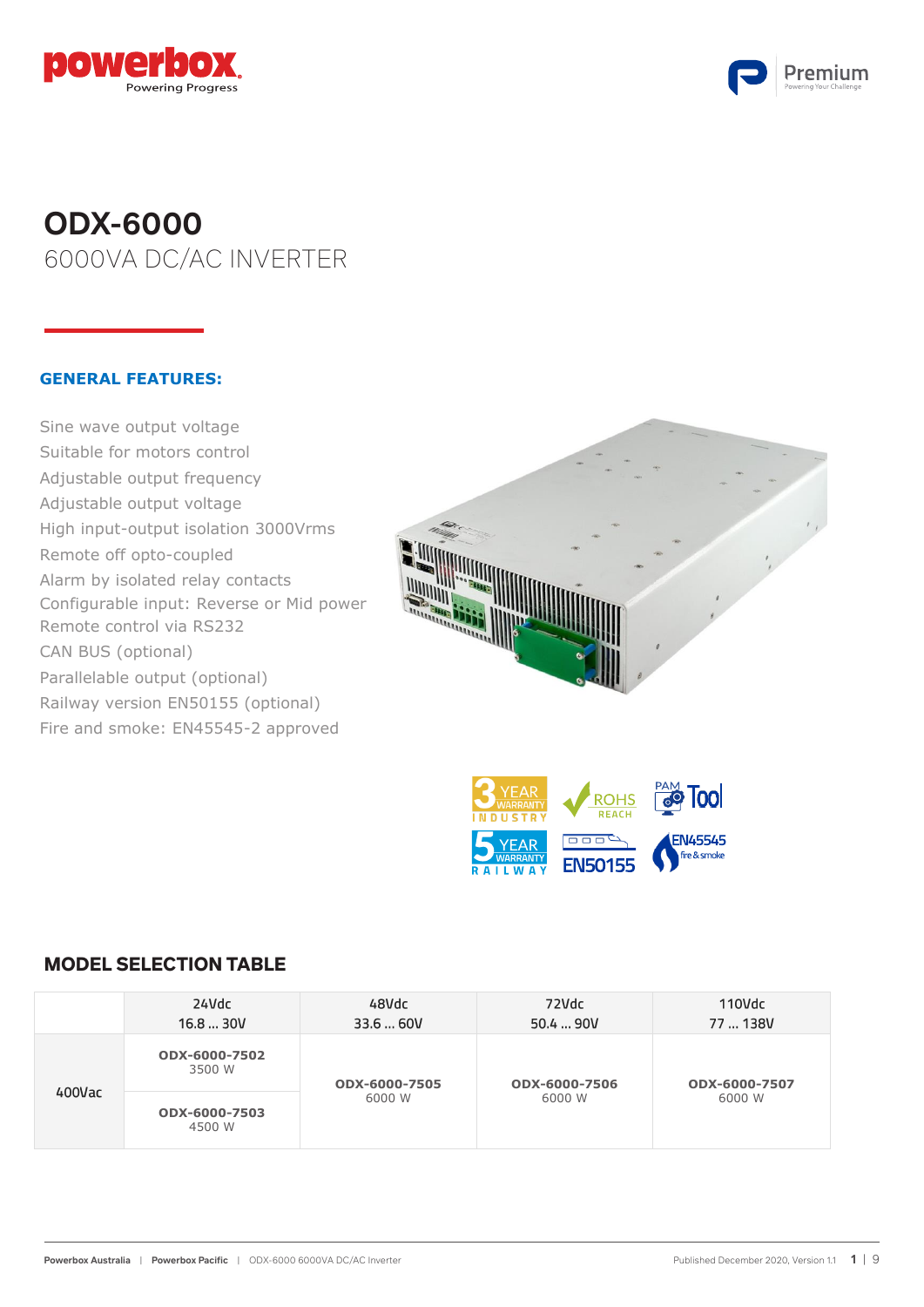# **PRODUCT SPECIFICATIONS**

| <b>INPUT</b>                              |                                                                      |
|-------------------------------------------|----------------------------------------------------------------------|
| Input voltage range                       | $-30, +25%$ Vin nom                                                  |
| Maximum input ripple                      | 5% Vin nom (Vrms, 100Hz)                                             |
| <b>OUTPUT</b>                             |                                                                      |
| Nominal output voltage (Von)              | See table                                                            |
| Output voltage range                      | 20100% of Von (adjust via remote control)                            |
| Output frequency                          | 50 / 60Hz via DIP-switch, 575Hz via RS-232                           |
| Load regulation                           | < 4.5%                                                               |
| Line regulation                           | < 2% Vin -25%  +25%, < 10% Vin -30%  +30%                            |
| Output wave distortion THD                | < 2% (average of 16 samples)                                         |
| Output HF ripple                          | < 2.5%                                                               |
| <b>ENVIRONMENTAL</b>                      |                                                                      |
| Storage temperature                       | $-25$ 80°C                                                           |
| Operating temperature:                    |                                                                      |
| Full load                                 | $-25$ 55°C (EN50155 OT1)                                             |
| 62.5% load                                | -25  70°C (EN50155 OT3)                                              |
| 25% load                                  | -25  85°C (EN50155 OT5)                                              |
| Relative humidity without condensation    | 5  95%                                                               |
| Cooling                                   | Internal controlled internal fan                                     |
| MTBF (MIL-HDBK-217-E; Gb, 25°C)           | 100.000 h                                                            |
| <b>EMC</b>                                |                                                                      |
| Immunity according                        | EN61000-6-2, EN50121-3-2                                             |
| Emissions according                       | EN61000-6-4, EN50121-3-2                                             |
| <b>SAFETY</b>                             |                                                                      |
| Dielectric strength: Input /output        | 3000Vrms / 50Hz / 1min                                               |
| Dielectric strength: Output / Earth       | 1500Vrms / 50Hz / 1min                                               |
| Dielectric strength: Input / Earth        | 500Vrms / 50Hz / 1min                                                |
| Safety according to                       | EN60950-1, EN62368-1                                                 |
| Fire and smoke                            | EN45545-2 approved                                                   |
| <b>MECHANICAL</b>                         |                                                                      |
| Weight                                    | < 8950 g                                                             |
| Shock and Vibrations according to         | EN61393:2011 Category 1 Class B                                      |
| Protection degree                         | <b>IP20</b>                                                          |
| <b>PROTECTIONS</b>                        |                                                                      |
| Against overloads                         | Current and I <sup>2</sup> T limited (see overload protection curve) |
| Against over-temperature                  | Shutdown with auto-recovery                                          |
| <b>CONTROL</b>                            |                                                                      |
| Output OK LED                             | Green                                                                |
| Input OK LED                              | Green                                                                |
| Alarm LED                                 | Red                                                                  |
| Input alarm                               | Open when alarm. Maximum rating: 0.16A at 160Vdc                     |
| Output alarm                              | Open when alarm. Maximum rating: 0.16A at 160Vdc                     |
| Remote OFF input                          | Off applying $15143$ Vdc, Impedance > 35k $\Omega$                   |
| Configurable input (reverse or mid-power) | ON: applying $15143$ Vdc, Impedance > 35k $\Omega$                   |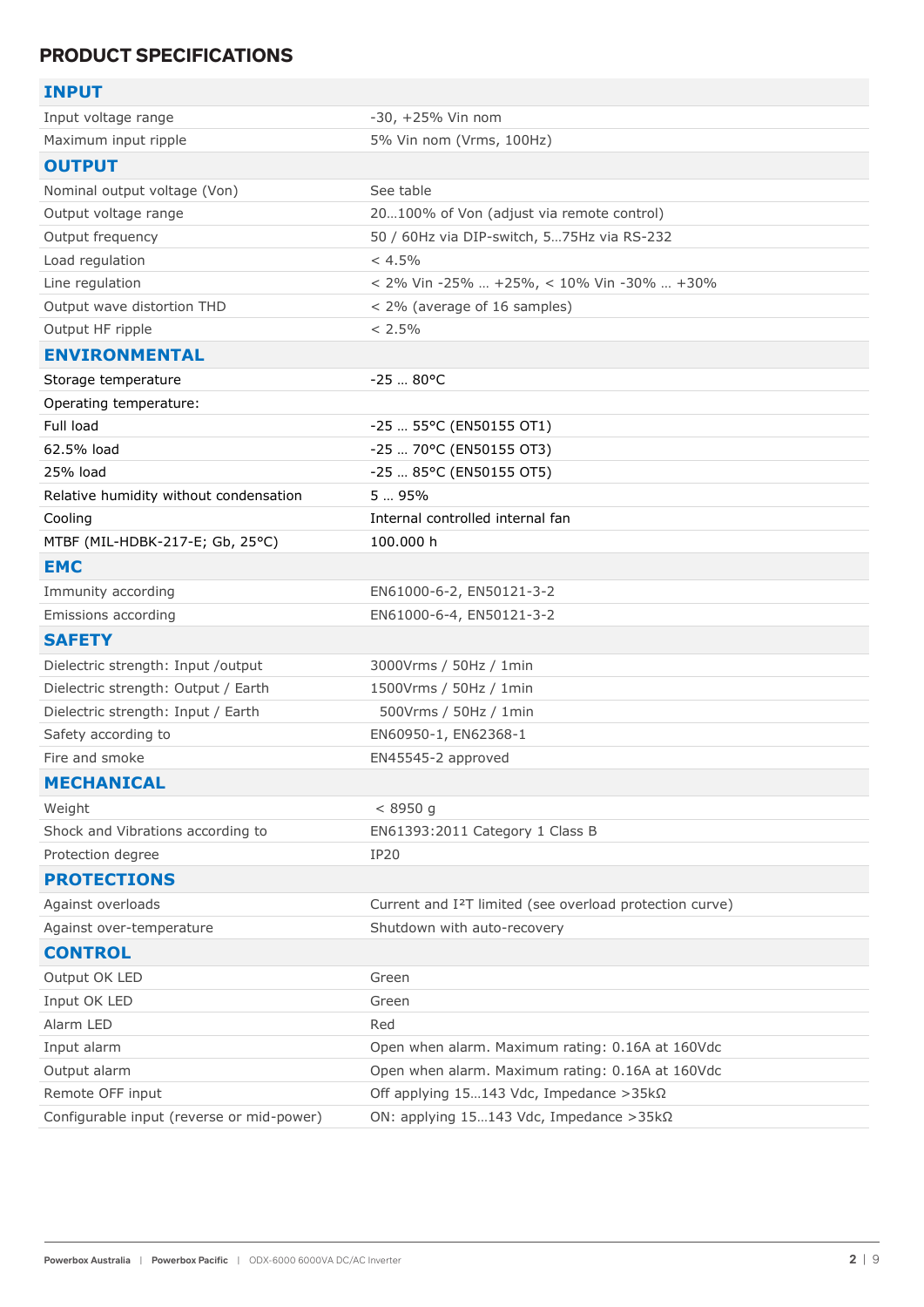## **ORDERING CODES**

| <b>Model</b>  | Input<br>voltage<br>DC<br>[V] | Input<br>voltage<br>range<br>[V] | Max.<br>Input<br>current<br>[A] | Output<br>voltage<br>AC<br>[V] | Output<br>current<br>[A] | Active<br>output<br>power<br>[W] | Appar.<br>output<br>power<br>[VA] | Output peak current<br>$5s$ (rms)<br>[A] | (lopk)<br>10 <sub>ms</sub><br>[A] | Efficien. No load<br>[%] | input<br>current<br>[A] |
|---------------|-------------------------------|----------------------------------|---------------------------------|--------------------------------|--------------------------|----------------------------------|-----------------------------------|------------------------------------------|-----------------------------------|--------------------------|-------------------------|
| ODX-6000-7502 | 24                            | $16.8 - 30$                      | 232                             | 400                            | 6.50                     | 3500                             | 4500                              | 7.8A                                     | 20                                | 91.0                     | 1.70                    |
| ODX-6000-7503 | 24                            | $16.8 - 30$                      | 294                             | 400                            | 8.66                     | 4500                             | 6000                              | 9.7A                                     | 20                                | 91.0                     | 1.70                    |
| ODX-6000-7505 | 48                            | $33.6 - 60$                      | 191                             | 400                            | 8.66                     | 6000                             | 6000                              | 11.5                                     | 20                                | 93.6                     | 0.85                    |
| ODX-6000-7506 | 72                            | $50.4 - 90$                      | 127                             | 400                            | 8.66                     | 6000                             | 6000                              | 11.5                                     | 20                                | 94.3                     | 0.58                    |
| ODX-6000-7507 | 110                           | $77 - 138$                       | 83                              | 400                            | 8.66                     | 6000                             | 6000                              | 11.5                                     | 20                                | 94.2                     | 0.38                    |



Accessories must be ordered in a separate order line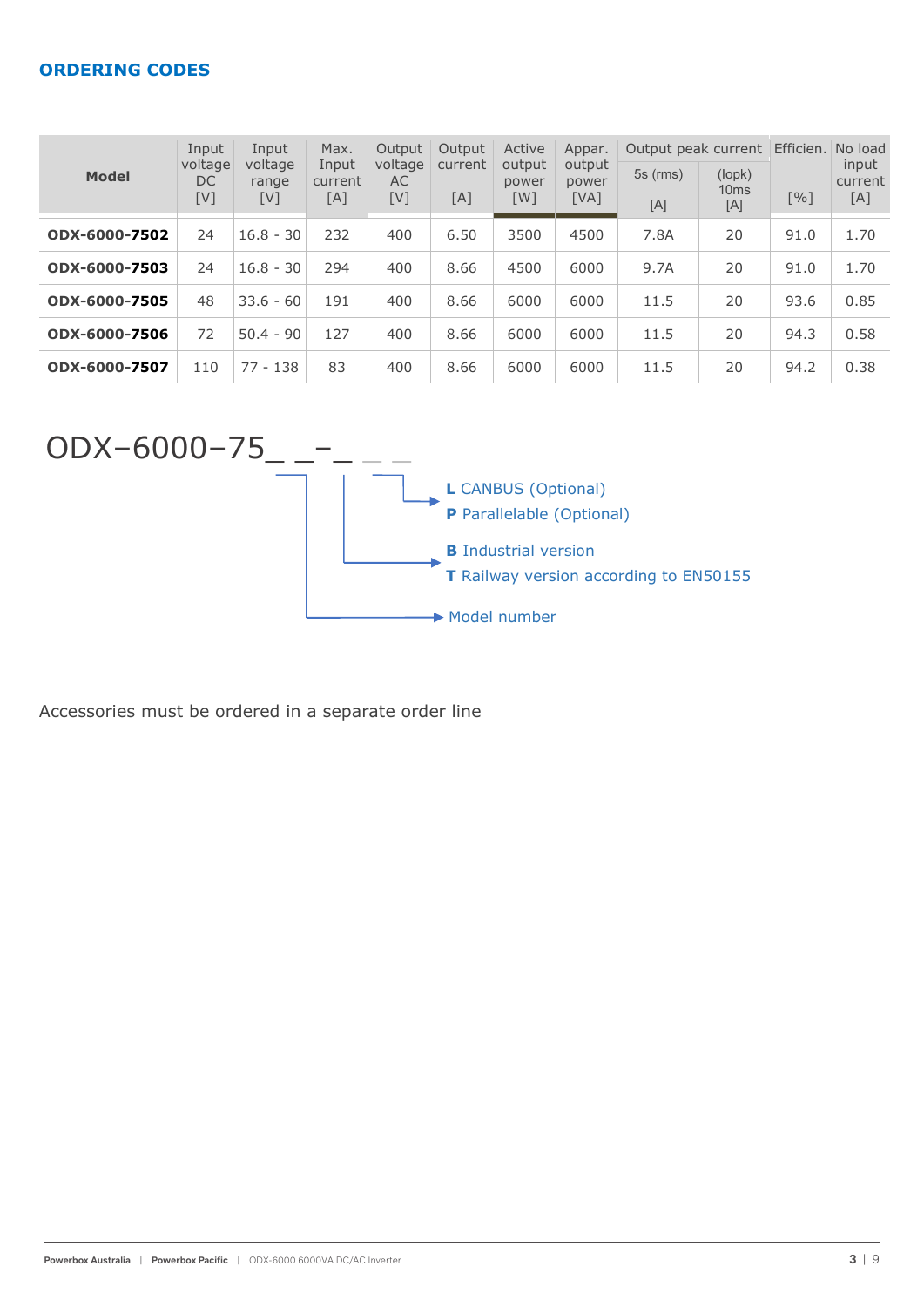#### **BLOCKS DIAGRAM**



# **CONNECTIONS**



# **POWER DERATING VS AMBIENT TEMP.**



#### **DESCRIPTION**

The ODX-6000 consists of three phase sine-wave DC-AC inverters with galvanic isolation between input and output. The unit allows:

- Changing the output frequency by means of DIP-switch-7 of SW1. OFF: 50Hz or default programmed, ON: 60Hz
- Change local/remote (waiting RS-232 commands) by means of DIP-switch-6 of SW1. OFF: local, ON: remote
- Shutdown applying voltage output 15 to 143V on pins 3 and 4 of J4
- Start-up motors by means of a soft start. In the start-up, the output voltage rises linearly from 0V to set voltage and the frequency from the initial to the set one. The start-up ramp slope may be changed via RS-232
- Set the rotation speed of a motor according to the appropriate Voltage/Frequency ratio.
- Configurable input (pin 1 and 2 of J4):
	- o Reverse mode: Changing the rotation direction for the next start-up of a motor by applying voltage between 15 and 143V.
	- o Mid power mode: Changing the output frequency in V/F mode from nominal to a mid-power frequency by applying voltage between 15 and 143V.
- Monitoring the status of the input and output voltage through the contacts of two separate solid state relays.
- Set and monitor parameters via RS-232.

The ODX-6000 is equipped with a maximum average power protection as well as maximum output peak current protection. This protects the semiconductors even when an output short-circuit occurs. It also features a disable function for input under-voltage, which allows protecting the batteries from harmful discharges.

#### **START-UP**

- The unit has 6 threaded holes for the fixation on a mounting surface.
- The unit has internal fans. For an appropriate cooling, the air input and output should be free of elements that cause and an air flow reduction (minimum recommended distance to other objects 90mm).
- Make connections as shown in the figure.
- The default output frequency is 50Hz. For 60Hz simply actuate the dip-switch as indicated in the figure.
- **For safety reasons, the following requirements must be met:**
- Provide the equipment with some kind of protective enclosure that complies with the electrical safety directives in effect within the country where the equipment is installed.
- Include an input fuse with a rating immediately higher than the maximum input current.
- Use cables of adequate cross-section to connect inputs and outputs. The following table lists the maximum currents and the minimum cross-sections for the cables used for each power connection.

|                                        | Input           | Input           | Input           | Input           | Output          |
|----------------------------------------|-----------------|-----------------|-----------------|-----------------|-----------------|
|                                        | <b>24V</b>      | 48V             | 72V             | 110V            | 400V            |
| Maximum current $232 A   191 A   127A$ |                 |                 |                 | 83A             | 8.7A            |
| Cable                                  | 150             | 95              | 50              | 25              | 2.5             |
| cross-section                          | mm <sup>2</sup> | mm <sup>2</sup> | mm <sup>2</sup> | mm <sup>2</sup> | mm <sup>2</sup> |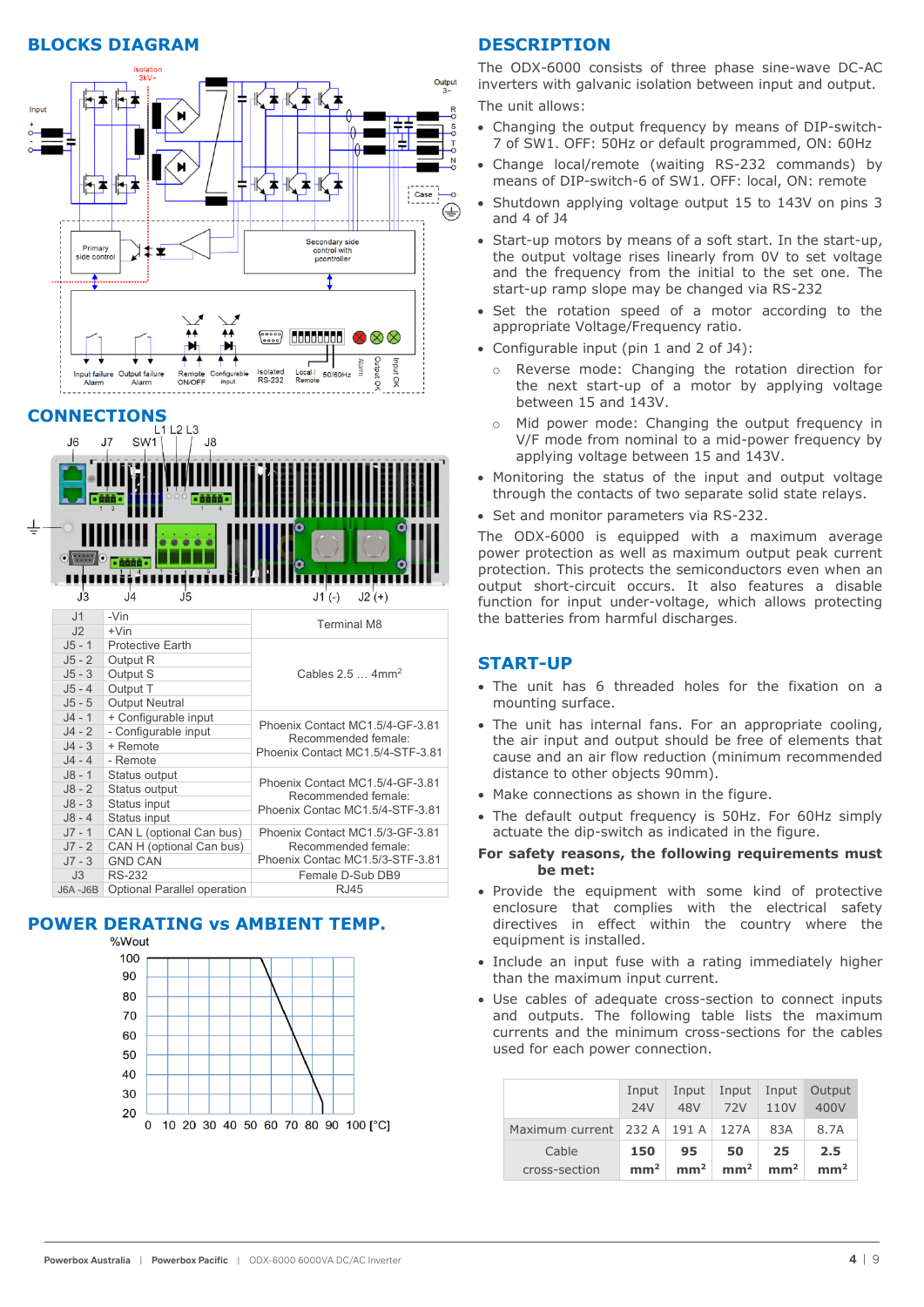## **RS232 communication port**

It is possible to control and monitor de unit via RS232 by means of an application tool named PAM. This application is free and can be downloaded from the Premium web side

Also it is possible to control and monitor de unit directly using the protocol showed in table:

**Protocol configuration:** ASCII code, 57600 bauds, parity none, 8 bits, 1bit stop

|   | <b>Header</b> | <b>Function</b> | <b>Parameter</b> |              | <b>Returns</b>                          | <b>Explanation</b>                                                                                                                                                                  |
|---|---------------|-----------------|------------------|--------------|-----------------------------------------|-------------------------------------------------------------------------------------------------------------------------------------------------------------------------------------|
|   |               |                 | v                |              | PTV <b>ERE.</b>                         | Input voltage in Volts                                                                                                                                                              |
|   |               |                 | v                |              | PTv <b>ess.</b>                         | Input voltage ripple in Volts                                                                                                                                                       |
|   |               |                 | Υ                |              | PTYRN===== /13/YSN=====<br>[13]YTN=■■■■ | Output voltage in Volts RMS Phase-Neutral<br>$(13)$ = char 13 of ASCII code)                                                                                                        |
|   |               |                 | ı                |              | PTIR===.==/13/IS===.==<br>/13/IT===.==  | Output current in Amps RMS<br>$(13)$ = char 13 of ASCII code)                                                                                                                       |
|   |               |                 | т                |              | PTT                                     | Internal temperature1 in K                                                                                                                                                          |
|   |               |                 | t                |              | PTtom.c                                 | Internal temperature 2 in K                                                                                                                                                         |
|   |               |                 | F                |              | PTF                                     | Nominal output frequency in Hz                                                                                                                                                      |
|   |               | L               |                  | f            | PTfmm.m                                 | Actual output frequency in Hz                                                                                                                                                       |
|   |               |                 | У                |              | РТу∎∎∎.∎                                | Actual output voltage set-point in V                                                                                                                                                |
|   |               |                 | $\mathbf{s}$     |              | PTS                                     | Inverter state<br>999.9 $\rightarrow$ Enabled<br>$000.0 \rightarrow$ Disabled<br>222.2 $\rightarrow$ Blocked by overload<br>111.1 $\rightarrow$ Blocked by overload or shortcircuit |
|   |               |                 | М                |              | <b>PTM</b>                              | Model number                                                                                                                                                                        |
|   |               |                 | $\mathsf{R}$     |              | <b>PTR</b>                              | Firmware version                                                                                                                                                                    |
|   |               |                 | Other            |              | PTE                                     | Command not supported                                                                                                                                                               |
|   |               |                 | 1                | <b>THE.A</b> | OK / ERR                                | Set the low input voltage timed shutdown in V                                                                                                                                       |
|   |               |                 | $\mathbf{2}$     | <b>THE.A</b> | OK / ERR                                | Set the minimum alarm input voltage in V                                                                                                                                            |
| P |               |                 | 3                | .            | OK / ERR                                | Change the status bit (after start up enabled with SW3 = LOCAL and disabled with<br>SW3 =REMOTE)<br>999.9 $\rightarrow$ Inverter enabled<br>000.0 $\rightarrow$ Inverter disabled   |
|   |               |                 | 4                | <b>HELL</b>  | OK / ERR                                | Set the output voltage Phase-neutral in Vrms (Vo)(output must be stopped)<br>$040.0 \leq$ <b>NNM</b> <sub>1</sub> $\leq 405.0$                                                      |
|   | R             |                 | 5                | <b>REB.A</b> | OK / ERR                                | Set the maximum output current in Arms<br>20% $I_{\text{nom}} \leq \blacksquare \blacksquare \blacksquare \preceq 100\%$ $I_{\text{nom}}$                                           |
|   |               |                 | 6                | <b>BRE.D</b> | OK / ERR                                | Set the nominal output frequency in Hz (Fo) (output must be stopped)<br>$005.0 \leq \bullet \bullet \bullet \bullet \bullet \leq 075.0$                                             |
|   |               | G               | 7                | <b>BRE.D</b> | OK / ERR                                | Set the alarm maximum output current<br>$0 \leq \blacksquare \blacksquare \blacksquare \blacksquare \leq 100\%$ $I_{\text{max}}$ warning                                            |
|   |               |                 | 8                | <b>THE.A</b> | OK / ERR                                | 111.1 $\rightarrow$ Reset the inverter                                                                                                                                              |
|   |               |                 | L                | <b>THE.A</b> | OK / ERR                                | Set the minimum input starting voltage in Volts                                                                                                                                     |
|   |               |                 | O                | <b>HELL</b>  | OK / ERR                                | Set the initial frequency in the startup (Fi)<br>$005.0 \leq$ = $\blacksquare$ . $\blacksquare \leq 075.0$                                                                          |
|   |               |                 | P<br><b>.</b>    |              | OK / ERR                                | Set the ramp-up in increment of "N" cycles per Hz in mode V/F, frequency changes<br>or start-up (Note-1)<br>$001.0 \leq$ = $\blacksquare$ . $\blacksquare$ $\leq$ 100.0             |
|   |               |                 | Q                | <b>BRE.D</b> | OK / ERR                                | Set the ramp-down in decrement of "N" cycles per Hz in mode V/F (Note-1)<br>$002.0 \leq$ <b>No. 100.0</b>                                                                           |
|   |               |                 | Υ                | <b>BEE.E</b> | OK / ERR                                | Change the working mode of the input J4-1, J4-2<br>111.1 $\rightarrow$ Input as reverse phase control (default)<br>222.2 $\rightarrow$ Input as mid-power control (Note-2)          |
|   |               |                 | X                | <b>BEE.E</b> | OK / ERR                                | Set the mid-power frequency for V/F mode by the use of input J4-1, J4-2<br>$005.0 \leq$ <b>Nine</b> . $\blacksquare \leq 75.0$                                                      |
|   |               |                 | 1                | <b>BRE.D</b> | OK / ERR                                | Set a new output frequency in Hz (output must be run and not stored in memory)<br>$005.0 \leq \bullet \bullet \bullet \bullet \bullet \leq 075.0$                                   |
|   |               |                 | $\mathbf{2}$     | <b>HELL</b>  | OK / ERR                                | Set a new output voltage in Volts (output must be run and not stored in memory)<br>$025.0 \leq \bullet \bullet \bullet \bullet \bullet \leq 230.0$                                  |
|   |               | М               | $\mathbf 3$      | <b>BRE.D</b> | OK / ERR                                | Set a new output frequency in Hz in mode V/F (output must be run and not stored<br>in memory)<br>$005.0 \leq \bullet \bullet \bullet \bullet \bullet \leq 075.0$                    |
|   |               |                 | 4                | 888.E        | OK / ERR                                | Changes the output phase order (output must be run and not stored in memory)<br>111.1 $\rightarrow$ Phase RST (direct phase)<br>222.2 $\rightarrow$ Phase SRT (reverse phase)       |

#### **OTHER PORTS PENDING**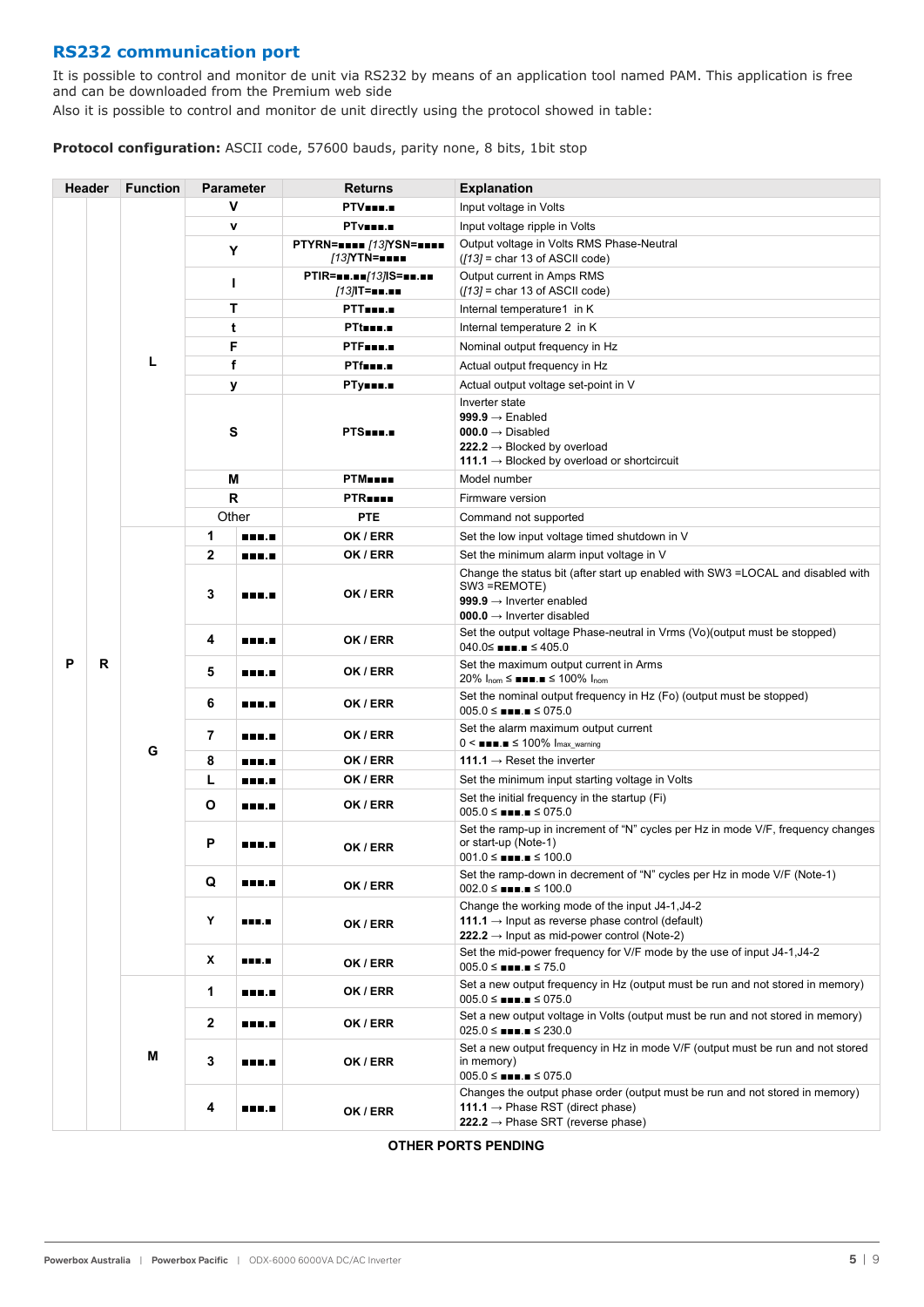





Example for  $N=1$ : start-up time =  $N \times 1.7$ s for changes from 16Hz to 50Hz

#### Mode V/F curve

Example for change from 50Hz / 400V to 30HZ and 240V with ramp-down of 2 cycles /Hz and ramp-up de 1 Cycle/Hz. Yellow: output voltage and Green: Mid-Power input signal

# **WORKING PARAMETERS**

| <b>Thermal protection</b>                           |                         |      |                |             |              |
|-----------------------------------------------------|-------------------------|------|----------------|-------------|--------------|
| Internal warning temperature (output alarm)         |                         |      | 88             |             | $^{\circ}$ C |
| Internal shutdown temperature                       |                         |      | 92             |             | $^{\circ}$ C |
| Internal restart temperature                        |                         |      | 75             |             | $^{\circ}$ C |
| Internal temperature of fan start-up                |                         |      | 45             |             | $^{\circ}C$  |
| Input voltage parameters                            | <b>24V</b>              | 48V  | <b>72V</b>     | <b>110V</b> |              |
| High input voltage shutdown instantaneous           | 33.6                    | 62.4 | 93.6           | 143.0       | Vdc          |
| High input voltage timed shutdown (t) (Input alarm) | 31.2                    | 60.0 | 90.0           | 137.5       | Vdc          |
| Start-up voltage                                    | 19.2                    | 38.4 | 57.6           | 88.0        | Vdc          |
| Low input voltage timed shutdown (t) (Input alarm)  | 16.8                    | 33.6 | 50.4           | 77.0        | Vdc          |
| Low input voltage instantaneous shutdown            | 14.4                    | 28.8 | 43.2           | 66.0        | Vdc          |
| Time to shutdown (t)                                |                         |      | 500            |             | ms           |
| <b>Output voltage parameters</b>                    |                         |      |                |             |              |
| Output voltage phase-neutral                        | 230                     |      |                |             | Vac          |
| Output under-voltage shutdown                       | < 85% of setting 1000ms |      |                |             |              |
| Warning voltage (output alarm)                      | < 90% of setting 200ms  |      |                |             |              |
| Initial start-up frequency                          |                         |      | 5              |             | Hz           |
| Soft start duration                                 |                         |      | 1 cycles       |             |              |
| Ramp-up V/F                                         |                         |      | 1 Hz/cycle     |             |              |
| <b>Output current parameters</b>                    |                         |      |                |             |              |
| Maximum continuous output current                   | 6.52                    | 8.66 | 8.66           | 8.66        | A            |
| Warning current (output alarm)                      | 6.20                    | 8.22 | 8.22           | 8.22        | A            |
| Maximum overload l <sup>2</sup> t                   | See figure below        |      |                |             |              |
| Time between restart attempts                       | 4000                    |      |                | ms          |              |
| Number of attempts of consecutive overload<br>5     |                         |      |                |             |              |
| <b>Working failures and reset</b>                   |                         |      |                |             |              |
| Lock for continuous overload or internal failure    |                         |      | Unlimited time |             |              |
| Reset time by input disconnection                   |                         |      | > 2            |             | min          |
| Configurable parameters underlined                  |                         |      |                |             |              |

#### **OVERLOAD PROTECTION**

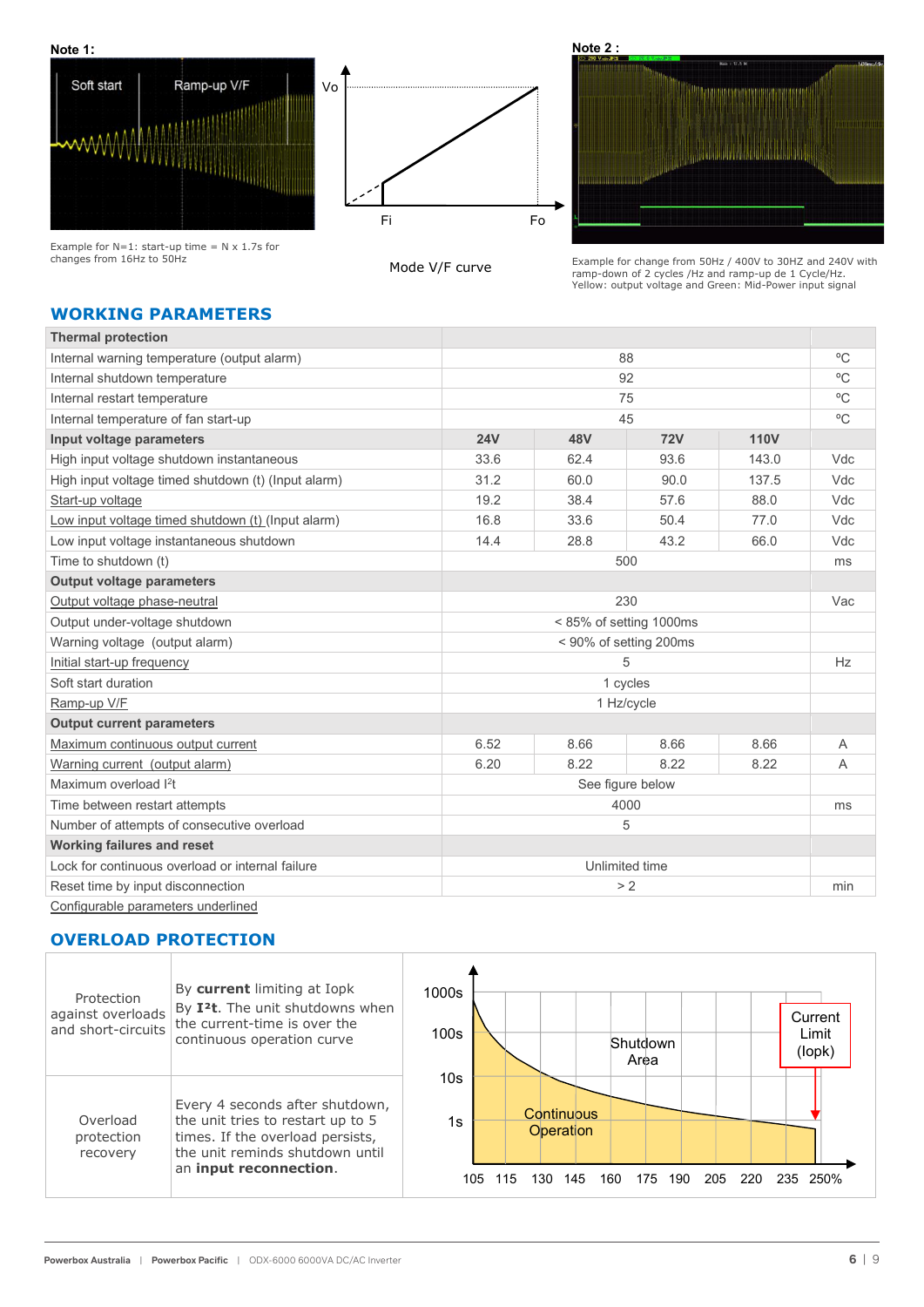#### **DIMENSIONS**



## **ACCESSORIES**

| <b>Description</b>    | <b>Notes</b>                     | <b>CODE</b> |
|-----------------------|----------------------------------|-------------|
| Mounting brackets kit | Contains two brackets and screws | NP-9282     |

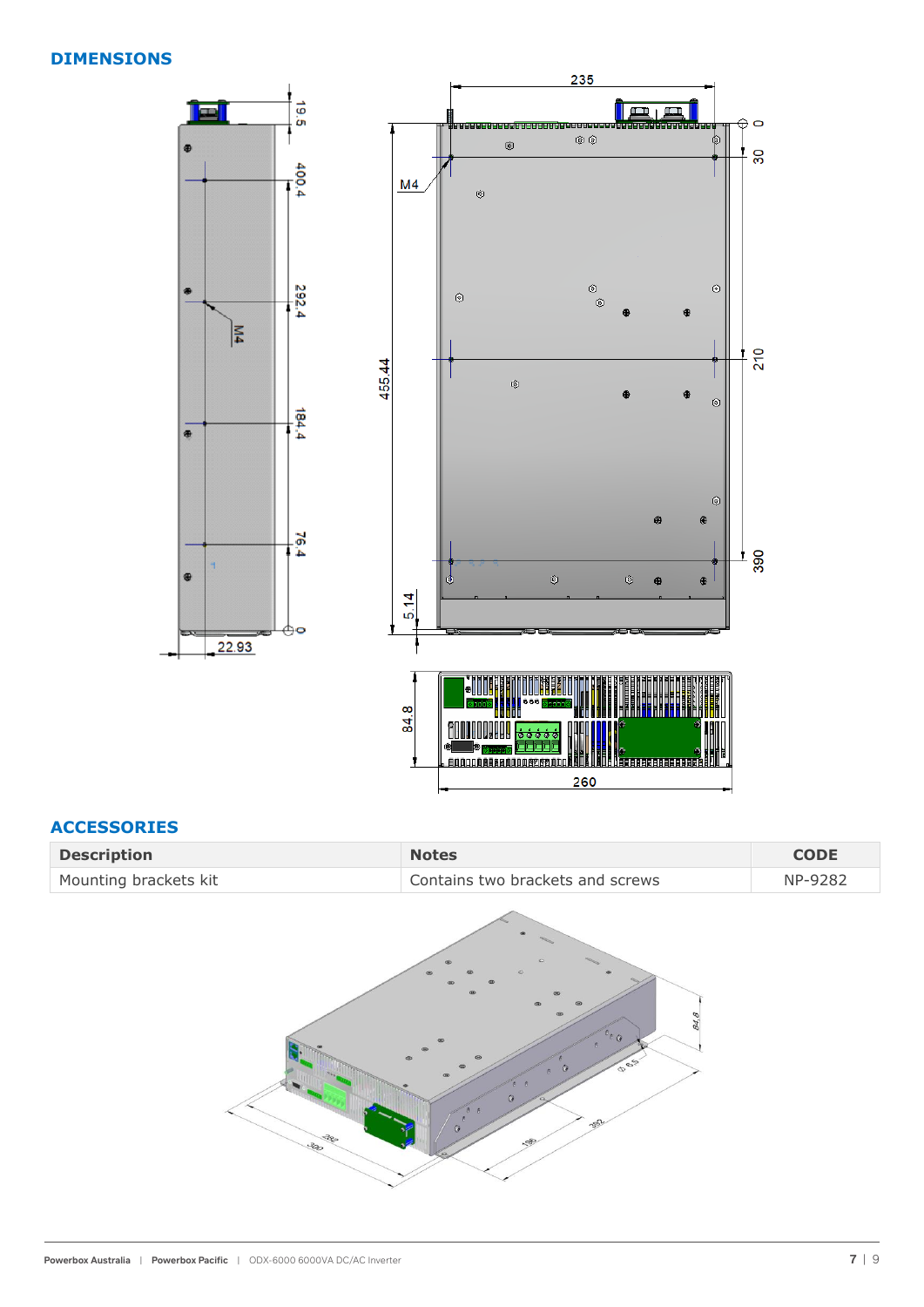# **EU DECLARATION OF CONFORMITY**

The undersigned, representing the following:

Manufacturer: PREMIUM, S. A.,<br>Address: C/ Dolors Aleu 1 C/ Dolors Aleu 19-21, 08908 L'Hospitalet de Llobregat, SPAIN

herewith declares that the product:

| Type:   | DC/DC converter     |
|---------|---------------------|
| Models: | ODX-6000-7503  7507 |

is in conformity with the provisions of the following EU directive(s):

| 2014/35/EU | Low voltage                                                                                             |
|------------|---------------------------------------------------------------------------------------------------------|
| 2014/30/EU | Electromagnetic compatibility                                                                           |
| 2011/65/EU | Restriction of the use of certain hazardous substances in electrical and<br>electronic equipment (RoHS) |

and that standards and/or technical specifications referenced overleaf have been applied:

| EN 60950-1: 2005    | Safety. Information technology equipment                                  |
|---------------------|---------------------------------------------------------------------------|
| EN 62368-1: 2014    | Safety. Audio/video, information and communication technology equipment   |
| EN 61000-6-3: 2007  | Generic emission standard                                                 |
| EN 61000-6-2: 2005  | Generic immunity standard                                                 |
| EN 50155: 2017*     | Railway applications. Electronic equipment used on rolling stock material |
| EN 50121-3-2: 2016* | Railway applications. EMC Rolling stock equipment                         |

\* Optional, See annexe

CE markingyear: **2019**

# Notes:

For the fulfilment of this declaration the product must be used only for the aim that has been conceived, considering the limitations established in the instructions manual or datasheet.

L'Hospitalet de Llobregat, 04-11-2019

Jordi Gazo Chief Executive Officer

**PREMIUM S.A.** is an ISO9001and ISO14001 certified company by**Bureau Veritas**

16-06-2020